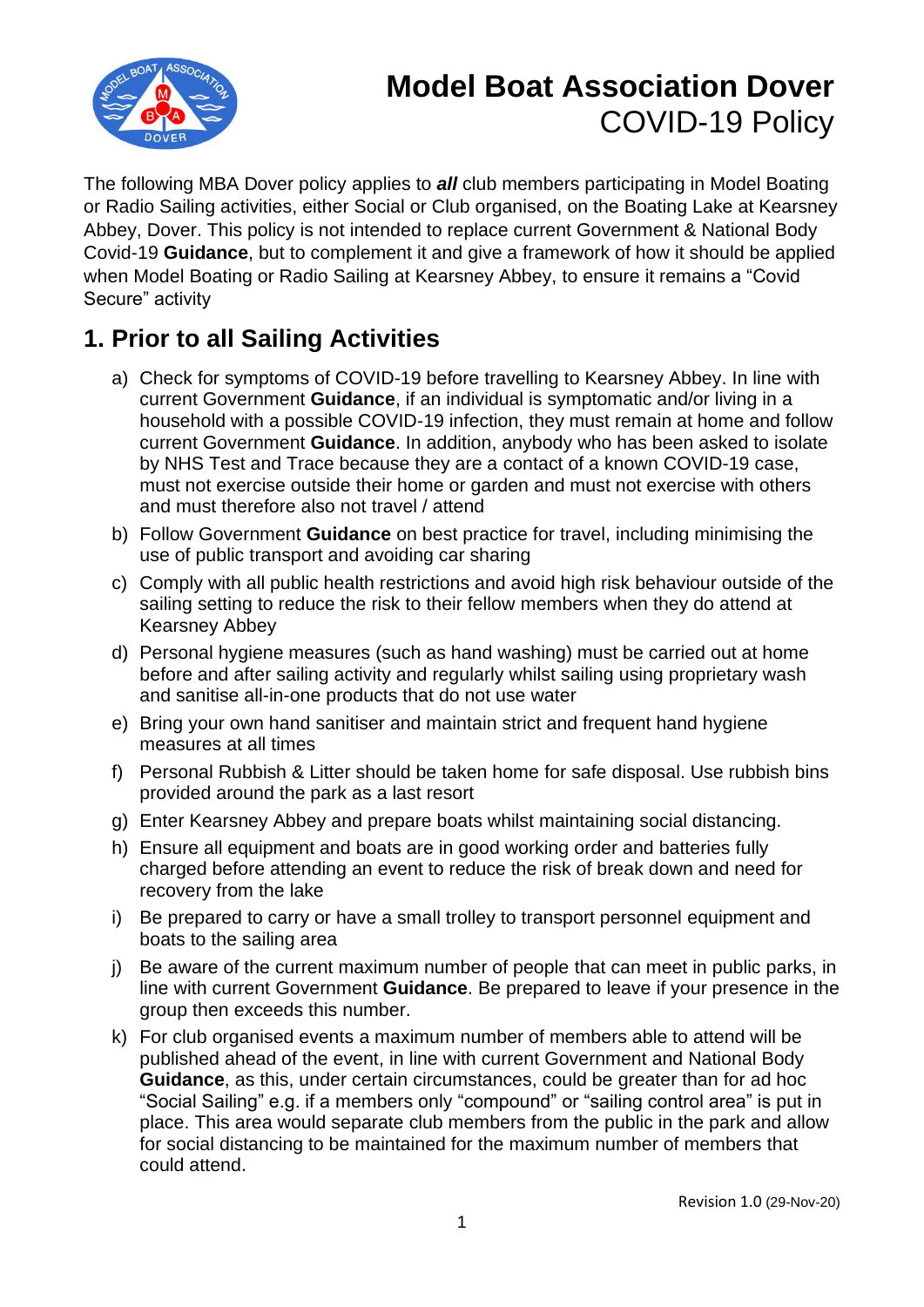

## **Model Boat Association Dover** COVID-19 Policy

- l) Prior to any organised event a Club representative must make all participants aware of:
	- Expected social distancing to be used before, during and after the event together with potential hygiene measures to follow.
	- Make all participants aware of the increase in transmission risk associated with partaking in even socially distanced sailing activity. They must ensure that all participants are clear they are opting into participating in this activity at their own risk.
	- Maximum event duration will be specified to limit social interaction times.

#### **2. Storage and Use of Club Equipment**

- a) Club storage areas must only be accessed, and equipment moved outside by one person at a time unless they are from the same household.
- b) Club storage area doors must remain open while the area is being accessed and/or occupied to increase ventilation
- c) Anyone handling club equipment must sanitise their hands prior to and after handling it. Where possible small pieces of equipment should only be handled by one person throughout their use at an event (marks, start timers, clipboards and writing implements).
- d) Boats that require two persons to lift into or out of the water may be used as long as each person sanitises their hands before and after handling the boat, minimising their time in close contact. Consideration should be given to the additional use of gloves and where 2m social distancing cannot be achieved, wearing face coverings for this activity.
- e) After each event all stored club equipment must be left for 72hrs before being used again.
- f) At "Club" organised events and within the club storage areas, Hand Sanitiser, Cleaning Wipes and Gloves will be available to supplement members own personal hygiene products

### **3. During All Sailing Activities**

- a) Be considerate of other club members and the public using the park
- b) Shouting is actively discouraged due to the increased droplet transmission it generates
- c) It is recommended that sailors must not share equipment (boats and transmitters etc.). If they do, they must practise strict hand hygiene before and after use and the equipment must be cleaned before use by another person.
- d) Maintain 2m Social Distancing measures were possible, 1m+ with extra precautions (wearing of face masks, all facing the same direction, not face to face, etc for short periods of time only)